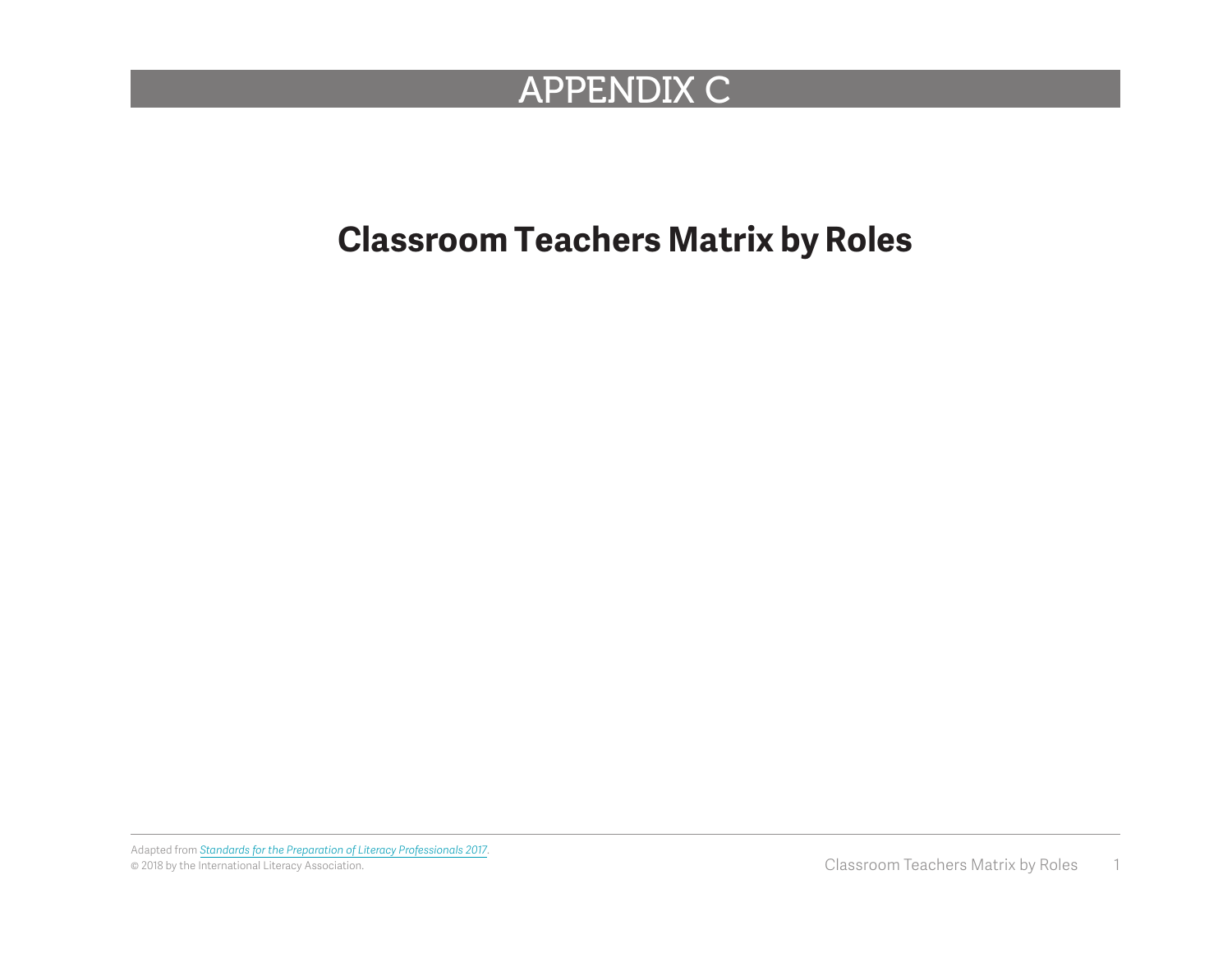| <b>PRE-K/PRIMARY CLASSROOM TEACHER</b>                                                                                                                                                                                                                                                                                                     |                                                                                                                                                                                                                                                                                                                                                                         |                                                                                                                                                                                                                                                                                                                                                                                        |                                                                                                                                                                                                                                                                                                                                       |                                                                                                                                                                                                                                                                                                                                                                           |
|--------------------------------------------------------------------------------------------------------------------------------------------------------------------------------------------------------------------------------------------------------------------------------------------------------------------------------------------|-------------------------------------------------------------------------------------------------------------------------------------------------------------------------------------------------------------------------------------------------------------------------------------------------------------------------------------------------------------------------|----------------------------------------------------------------------------------------------------------------------------------------------------------------------------------------------------------------------------------------------------------------------------------------------------------------------------------------------------------------------------------------|---------------------------------------------------------------------------------------------------------------------------------------------------------------------------------------------------------------------------------------------------------------------------------------------------------------------------------------|---------------------------------------------------------------------------------------------------------------------------------------------------------------------------------------------------------------------------------------------------------------------------------------------------------------------------------------------------------------------------|
| <b>Standard</b>                                                                                                                                                                                                                                                                                                                            | <b>Component1</b>                                                                                                                                                                                                                                                                                                                                                       | <b>Component 2</b>                                                                                                                                                                                                                                                                                                                                                                     | <b>Component 3</b>                                                                                                                                                                                                                                                                                                                    | <b>Component 4</b>                                                                                                                                                                                                                                                                                                                                                        |
| <b>STANDARD1:</b><br><b>FOUNDATIONAL KNOWLEDGE</b><br>Candidates demonstrate<br>knowledge of the major<br>theoretical, conceptual, and<br>evidence-based foundations<br>of pre-K/primary literacy and<br>language and the ways in which<br>they interrelate.                                                                               | 1.1<br>Candidates demonstrate<br>knowledge of major theoretical,<br>conceptual, and evidence-based<br>components of pre-K/primary<br>reading development (i.e.,<br>concepts of print, phonological<br>awareness, phonics, word<br>recognition, fluency, vocabulary,<br>comprehension) and evidence-<br>based instructional approaches<br>that support that development. | 1.2<br>Candidates demonstrate<br>knowledge of major theoretical,<br>conceptual, and evidence-based<br>foundations of pre-K/primary<br>writing development and the<br>writing process, and evidence-<br>based instructional approaches<br>that support writing of specific<br>types of text and producing<br>writing appropriate to task.                                               | 1.3<br>Candidates demonstrate<br>knowledge of major theoretical,<br>conceptual, and evidence-based<br>frameworks that describe the<br>centrality of language to literacy<br>learning and evidence-based<br>instructional approaches that<br>support the development of<br>listening, speaking, viewing, and<br>visually representing. | 1.4<br>Candidates demonstrate<br>knowledge of major<br>theoretical, conceptual,<br>and evidence-based<br>frameworks that<br>describe the interrelated<br>components of literacy<br>and interdisciplinary<br>learning.                                                                                                                                                     |
| <b>STANDARD 2:</b><br><b>CURRICULUM AND</b><br><b>INSTRUCTION</b><br>Candidates apply foundational<br>knowledge to critically examine<br>pre-K/primary literacy curricula;<br>design, adapt, implement,<br>and evaluate instructional<br>approaches and materials to<br>provide a coherent, integrated<br>and motivating literacy program. | 2.1<br>Candidates demonstrate the<br>ability to critically examine<br>pre-K/primary literacy curricula<br>and select high-quality literary,<br>multimedia, and informational<br>texts to provide a coherent,<br>integrated, and motivating<br>literacy program.                                                                                                         | 2.2<br>Candidates plan, modify, and<br>implement evidence-based,<br>developmentally appropriate,<br>and integrated instructional<br>approaches that develop<br>reading processes as related<br>to foundational skills (i.e.,<br>concepts of print, phonological<br>awareness, phonics, word<br>recognition, fluency), vocabulary,<br>and comprehension for pre-K/<br>primary learners. | 2.3<br>Candidates design, adapt,<br>implement, and evaluate<br>evidence-based and<br>developmentally appropriate<br>instruction and materials to<br>develop writing processes and<br>orthographic knowledge of<br>pre-K/primary learners.                                                                                             | 2.4<br>Candidates plan,<br>modify, implement,<br>and evaluate evidence-<br>based and integrated<br>instructional approaches<br>and materials that<br>provide developmentally<br>appropriate instruction<br>and materials to develop<br>the language, speaking,<br>listening, viewing, and<br>visually representing skills<br>and processes of pre-K/<br>primary learners. |
| <b>STANDARD 3:</b><br><b>ASSESSMENT AND</b><br><b>EVALUATION</b><br>Candidates understand,<br>select, and use appropriate<br>assessments to gather evidence<br>on pre-K/primary students'<br>language acquisition and literacy<br>development for instructional<br>and accountability purposes.                                            | 3.1<br>Candidates understand the<br>purposes, strengths and<br>limitations, reliability/validity,<br>formats, and appropriateness<br>of various types of informal and<br>formal assessments.                                                                                                                                                                            | 3.2<br>Candidates use observational<br>skills and results of student work<br>to determine students' literacy<br>and language strengths and<br>needs; select and administer<br>other formal and informal<br>assessments appropriate for<br>assessing students' language<br>and literacy development.                                                                                    | 3.3<br>Candidates use results of various<br>assessment measures to inform<br>and/or modify instruction.                                                                                                                                                                                                                               | 3.4<br>Candidates use data in an<br>ethical manner, interpret<br>data to explain student<br>progress, and inform<br>families and colleagues<br>about the function/<br>purpose of assessments.                                                                                                                                                                             |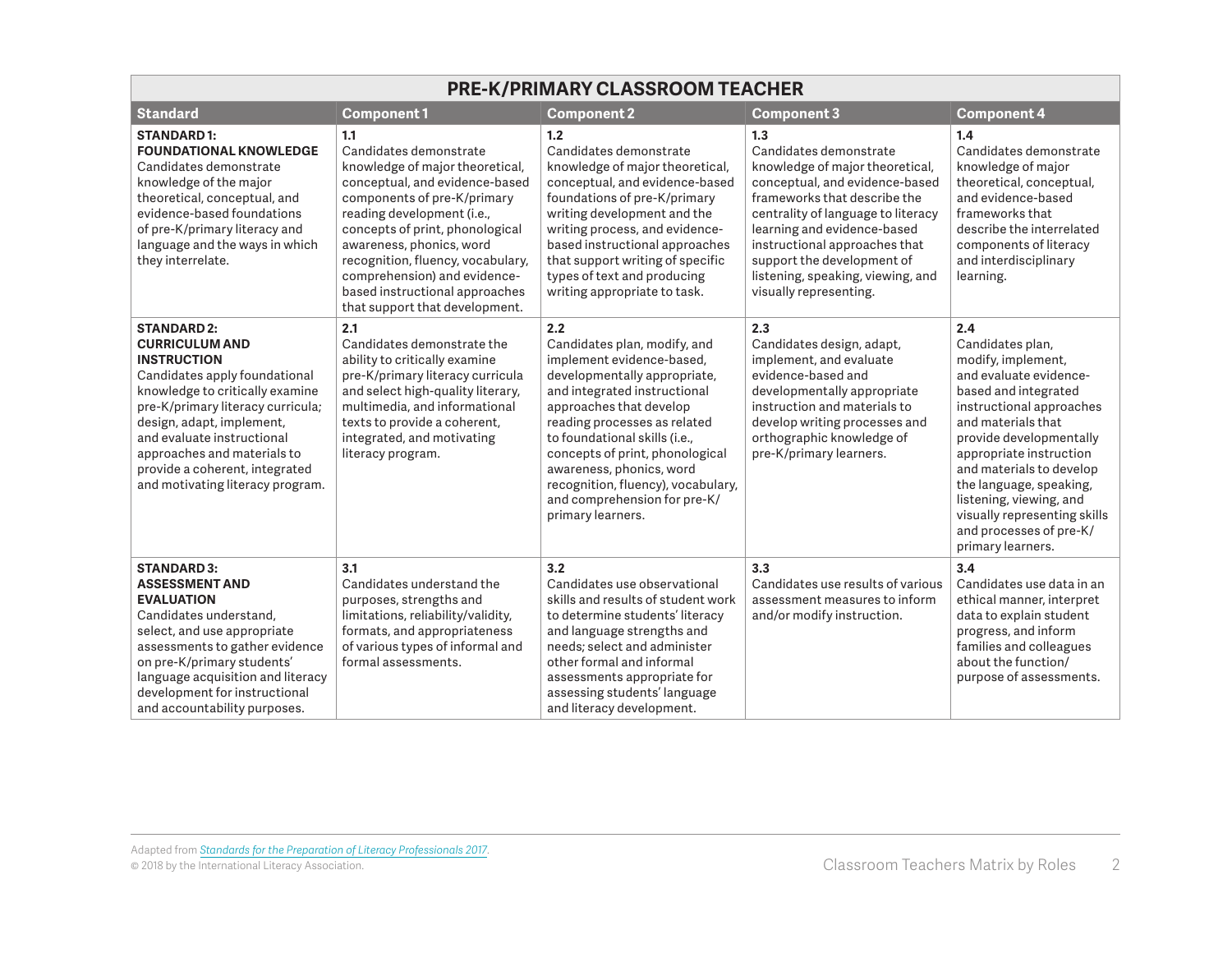| <b>PRE-K/PRIMARY CLASSROOM TEACHER</b>                                                                                                                                                                                                                                                             |                                                                                                                                                                                              |                                                                                                                                                                                        |                                                                                                                                                                           |                                                                                                                                                                                                  |  |
|----------------------------------------------------------------------------------------------------------------------------------------------------------------------------------------------------------------------------------------------------------------------------------------------------|----------------------------------------------------------------------------------------------------------------------------------------------------------------------------------------------|----------------------------------------------------------------------------------------------------------------------------------------------------------------------------------------|---------------------------------------------------------------------------------------------------------------------------------------------------------------------------|--------------------------------------------------------------------------------------------------------------------------------------------------------------------------------------------------|--|
| <b>Standard</b>                                                                                                                                                                                                                                                                                    | <b>Component1</b>                                                                                                                                                                            | <b>Component 2</b>                                                                                                                                                                     | <b>Component 3</b>                                                                                                                                                        | <b>Component 4</b>                                                                                                                                                                               |  |
| <b>STANDARD 4:</b><br><b>DIVERSITY AND EQUITY</b><br>Candidates examine their own<br>culture and beliefs; set high<br>expectations for their students;<br>learn about and appreciate<br>the cultures of their students.<br>families, and communities to<br>inform instruction.                     | 4.1<br>Candidates recognize how their<br>own cultural experiences affect<br>instruction and appreciate<br>the diversity of their students,<br>families, and communities.                     | 4.2<br>Candidates set high expectations<br>for learners and implement<br>instructional practices that are<br>responsive to students' diversity.                                        | 4.3<br>Candidates situate diversity<br>as a core asset in instructional<br>planning, teaching, and selecting<br>texts and materials.                                      | 4.4<br>Candidates forge family,<br>community, and school<br>relationships to enhance<br>students' literacy learning.                                                                             |  |
| <b>STANDARD 5:</b><br><b>LEARNERS AND THE LITERACY</b><br><b>ENVIRONMENT</b><br>Candidates apply knowledge<br>of learner development and<br>learning differences to create a<br>positive, literacy-rich learning<br>environment anchored in digital<br>and print literacies.                       | 5.1<br>Candidates apply knowledge<br>of learner development and<br>learning differences to plan<br>literacy learning experiences that<br>develop motivated and engaged<br>literacy learners. | 5.2<br>Candidates incorporate digital<br>and print texts and experiences<br>designed to differentiate and<br>enhance students' language,<br>literacy, and the learning<br>environment. | 5.3<br>Candidates incorporate safe,<br>appropriate, and effective ways<br>to use digital technologies in<br>literacy and language learning<br>experiences.                | 5.4<br>Candidates create physical<br>and social literacy-rich<br>environments that use<br>routines and a variety of<br>grouping configurations<br>for independent and<br>collaborative learning. |  |
| <b>STANDARD 6:</b><br>PROFESSIONAL LEARNING AND<br><b>LEADERSHIP</b><br>Candidates are lifelong learners<br>who reflect upon practice; use<br>ongoing inquiry to improve their<br>professional practice; advocate<br>for students and their families<br>to enhance students' literacy<br>learning. | 6.1<br>Candidates are readers, writers,<br>and lifelong learners who<br>continually seek and engage<br>with professional resources and<br>hold membership in professional<br>organizations.  | 6.2<br>Candidates reflect as a means of<br>improving professional teaching<br>practices and understand the<br>value of reflection in fostering<br>individual and school change.        | 6.3<br>Candidates collaboratively<br>participate in ongoing inquiry<br>with colleagues and mentor<br>teachers and participate<br>in professional learning<br>communities. | 6.4<br>Candidates advocate for<br>the teaching profession<br>and their students,<br>schools, and communities.                                                                                    |  |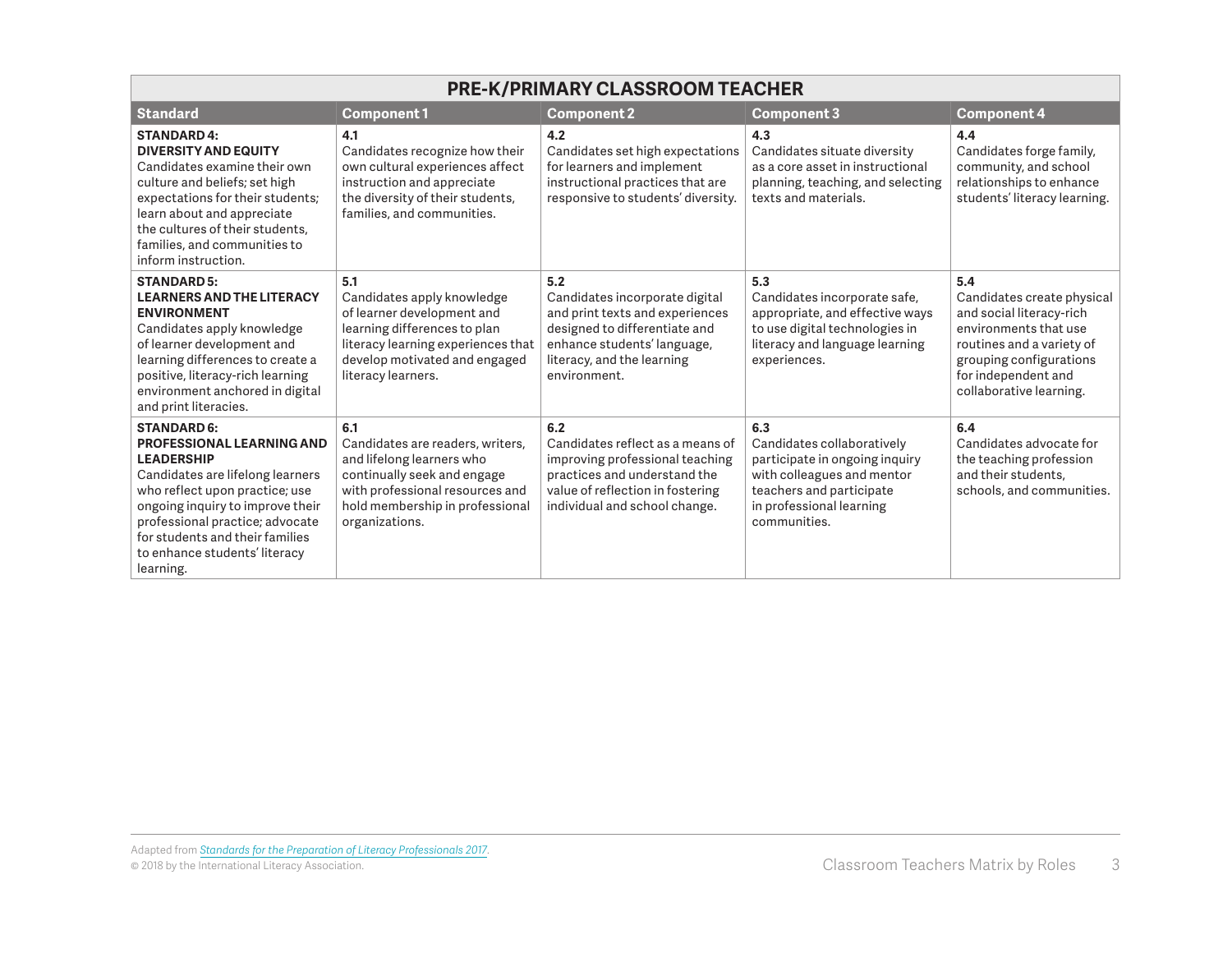| ELEMENTARY/INTERMEDIATE CLASSROOM TEACHER                                                                                                                                                                                                                                                                                                                                                                                |                                                                                                                                                                                                                                                                                                                                                                                       |                                                                                                                                                                                                                                                                                                                                                               |                                                                                                                                                                                                                                                                                                                                       |                                                                                                                                                                                                                                                                                              |
|--------------------------------------------------------------------------------------------------------------------------------------------------------------------------------------------------------------------------------------------------------------------------------------------------------------------------------------------------------------------------------------------------------------------------|---------------------------------------------------------------------------------------------------------------------------------------------------------------------------------------------------------------------------------------------------------------------------------------------------------------------------------------------------------------------------------------|---------------------------------------------------------------------------------------------------------------------------------------------------------------------------------------------------------------------------------------------------------------------------------------------------------------------------------------------------------------|---------------------------------------------------------------------------------------------------------------------------------------------------------------------------------------------------------------------------------------------------------------------------------------------------------------------------------------|----------------------------------------------------------------------------------------------------------------------------------------------------------------------------------------------------------------------------------------------------------------------------------------------|
| <b>Standard</b>                                                                                                                                                                                                                                                                                                                                                                                                          | <b>Component1</b>                                                                                                                                                                                                                                                                                                                                                                     | <b>Component 2</b>                                                                                                                                                                                                                                                                                                                                            | Component 3                                                                                                                                                                                                                                                                                                                           | <b>Component 4</b>                                                                                                                                                                                                                                                                           |
| <b>STANDARD1:</b><br><b>FOUNDATIONAL KNOWLEDGE</b><br>Candidates demonstrate<br>knowledge of the major<br>theoretical, conceptual, and<br>evidence-based foundations of<br>elementary/intermediate literacy<br>and language and the ways in<br>which they interrelate.                                                                                                                                                   | 1.1<br>Candidates demonstrate<br>knowledge of major theoretical,<br>conceptual, and evidence-<br>based components of<br>elementary/intermediate<br>reading development (i.e.,<br>concepts of print, phonological<br>awareness, phonics, word<br>recognition, fluency, vocabulary,<br>comprehension) and evidence-<br>based instructional approaches<br>that support that development. | 1.2<br>Candidates demonstrate<br>knowledge of major theoretical,<br>conceptual, and evidence-based<br>foundations of elementary/<br>intermediate writing<br>development and the writing<br>process and evidence-based<br>instructional approaches that<br>support writing of specific types<br>of text and producing writing<br>appropriate to task.          | 1.3<br>Candidates demonstrate<br>knowledge of major theoretical,<br>conceptual, and evidence-based<br>frameworks that describe the<br>centrality of language to literacy<br>learning and evidence-based<br>instructional approaches that<br>support the development of<br>listening, speaking, viewing, and<br>visually representing. | 1.4<br>Candidates demonstrate<br>knowledge of major<br>theoretical, conceptual,<br>and evidence-based<br>frameworks that<br>describe the interrelated<br>components of general<br>literacy and discipline-<br>specific literacy processes<br>that serve as a foundation<br>for all learning. |
| <b>STANDARD 2:</b><br><b>CURRICULUM AND</b><br><b>INSTRUCTION</b><br>Candidates apply foundational<br>knowledge to critically examine<br>elementary/intermediate<br>literacy curricula; design,<br>adapt, implement, and evaluate<br>instructional approaches and<br>materials to provide a coherent<br>and motivating literacy program<br>that addresses both general<br>and discipline-specific literacy<br>processes. | 2.1<br>Candidates demonstrate the<br>ability to critically examine<br>elementary/intermediate literacy<br>curricula and select high-<br>quality literary, multimedia, and<br>informational texts to provide a<br>coherent and motivating literacy<br>program that addresses both<br>general and discipline-specific<br>literacy processes.                                            | 2.2<br>Candidates plan, modify, and<br>implement evidence-based<br>and integrated instructional<br>approaches that develop<br>reading processes as related to<br>foundational skills (concepts of<br>print, phonological awareness,<br>phonics, word recognition,<br>and fluency), vocabulary, and<br>comprehension for elementary/<br>intermediate learners. | 2.3<br>Candidates design, adapt,<br>implement, and evaluate<br>evidence-based instruction and<br>materials to develop writing<br>processes and orthographic<br>knowledge of elementary/<br>intermediate learners.                                                                                                                     | 2.4<br>Candidates plan, modify,<br>implement, and evaluate<br>evidence-based and<br>integrated instructional<br>approaches and materials<br>that develop the language,<br>speaking, listening,<br>viewing, and visually<br>representing processes of<br>elementary/intermediate<br>learners. |
| <b>STANDARD 3:</b><br><b>ASSESSMENT AND</b><br><b>EVALUATION</b><br>Candidates understand,<br>select, and use appropriate<br>assessments to gather evidence<br>on elementary/intermediate<br>students' language acquisition<br>and literacy development for<br>instructional and accountability<br>purposes.                                                                                                             | 3.1<br>Candidates understand the<br>purposes, strengths and<br>limitations, reliability/validity,<br>formats, and the appropriateness<br>of various types of informal and<br>formal assessments.                                                                                                                                                                                      | 3.2<br>Candidates use observational<br>skills and results of student work<br>to determine students' literacy<br>and language strengths and<br>needs: select and administer<br>other formal and informal<br>assessments appropriate for<br>assessing students' language<br>and literacy development.                                                           | 3.3<br>Candidates use results of various<br>assessment measures to inform<br>and/or modify instruction.                                                                                                                                                                                                                               | 3.4<br>Candidates use data in an<br>ethical manner, interpret<br>data to explain student<br>progress, and inform<br>families and colleagues<br>about the function/<br>purpose of assessments.                                                                                                |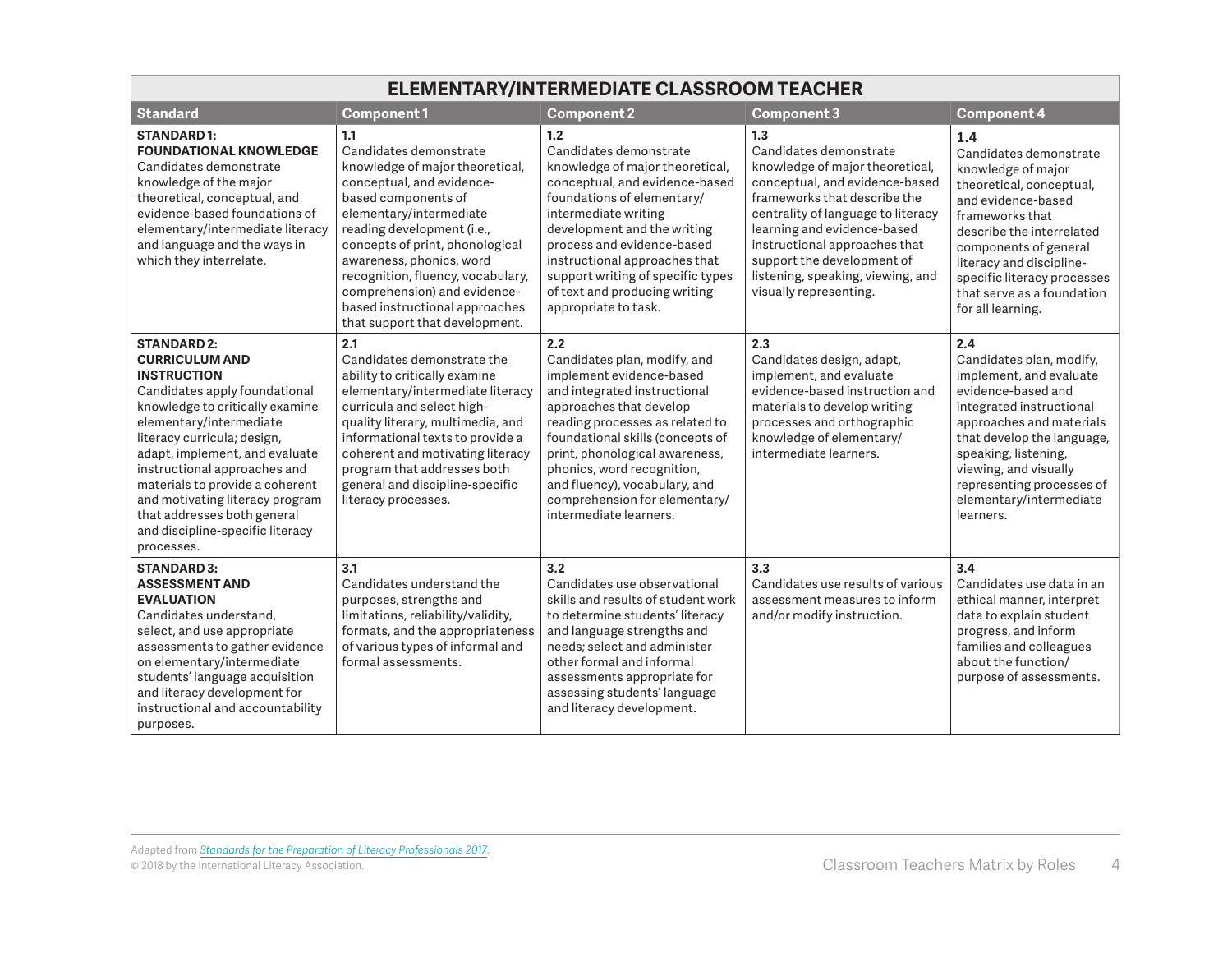| ELEMENTARY/INTERMEDIATE CLASSROOM TEACHER                                                                                                                                                                                                                                                          |                                                                                                                                                                                             |                                                                                                                                                                                                                                                      |                                                                                                                                                                           |                                                                                                                                                                                                |
|----------------------------------------------------------------------------------------------------------------------------------------------------------------------------------------------------------------------------------------------------------------------------------------------------|---------------------------------------------------------------------------------------------------------------------------------------------------------------------------------------------|------------------------------------------------------------------------------------------------------------------------------------------------------------------------------------------------------------------------------------------------------|---------------------------------------------------------------------------------------------------------------------------------------------------------------------------|------------------------------------------------------------------------------------------------------------------------------------------------------------------------------------------------|
| <b>Standard</b>                                                                                                                                                                                                                                                                                    | <b>Component1</b>                                                                                                                                                                           | <b>Component 2</b>                                                                                                                                                                                                                                   | <b>Component 3</b>                                                                                                                                                        | <b>Component 4</b>                                                                                                                                                                             |
| <b>STANDARD 4:</b><br><b>DIVERSITY AND EQUITY</b><br>Candidates examine their own<br>culture and beliefs; set high<br>expectations for their students;<br>learn about and appreciate<br>the cultures of their students,<br>families, and communities to<br>inform instruction.                     | 4.1<br>Candidates recognize how their<br>own cultural experiences affect<br>instruction and appreciate<br>the diversity of their students,<br>families, and communities.                    | 4.2<br>Candidates set high expectations<br>for learners and implement<br>instructional practices that are<br>responsive to students' diversity.                                                                                                      | 4.3<br>Candidates situate diversity<br>as a core asset in instructional<br>planning, teaching, and selecting<br>texts and materials.                                      | 4.4<br>Candidates forge family,<br>community, and school<br>relationships to enhance<br>students' literacy learning.                                                                           |
| <b>STANDARD 5:</b><br><b>LEARNERS AND THE LITERACY</b><br><b>ENVIRONMENT</b><br>Candidates apply knowledge<br>of learner development and<br>learning differences to create a<br>positive, literacy-rich learning<br>environment anchored in digital<br>and print literacies.                       | 5.1<br>Candidates apply knowledge<br>of learner development and<br>learning differences to plan<br>learning experiences that<br>develop motivated and engaged<br>literacy learners.         | 5.2<br>Candidates demonstrate<br>knowledge of and the ability to<br>incorporate digital and print<br>texts and experiences designed<br>to effectively differentiate and<br>enhance students' language,<br>literacy, and the learning<br>environment. | 5.3<br>Candidates incorporate safe and<br>appropriate ways to use digital<br>technologies in literacy and<br>language learning experiences.                               | 5.4<br>Candidates create physical<br>and social literacy-rich<br>environments that use<br>routines and variety of<br>grouping configurations<br>for independent and<br>collaborative learning. |
| <b>STANDARD 6:</b><br>PROFESSIONAL LEARNING AND<br><b>LEADERSHIP</b><br>Candidates rare lifelong learners<br>who eflect upon practice; use<br>ongoing inquiry to improve their<br>professional practice; advocate<br>for students and their families<br>to enhance students' literacy<br>learning. | 6.1<br>Candidates are readers, writers,<br>and lifelong learners who<br>continually seek and engage<br>with professional resources and<br>hold membership in professional<br>organizations. | 6.2<br>Candidates reflect as a means of<br>improving professional teaching<br>practices and understand the<br>value of reflection in fostering<br>individual and school change.                                                                      | 6.3<br>Candidates collaboratively<br>participate in ongoing inquiry<br>with colleagues and mentor<br>teachers and participate<br>in professional learning<br>communities. | 6.4<br>Candidates advocate for<br>the teaching profession<br>and their students.<br>schools, and communities.                                                                                  |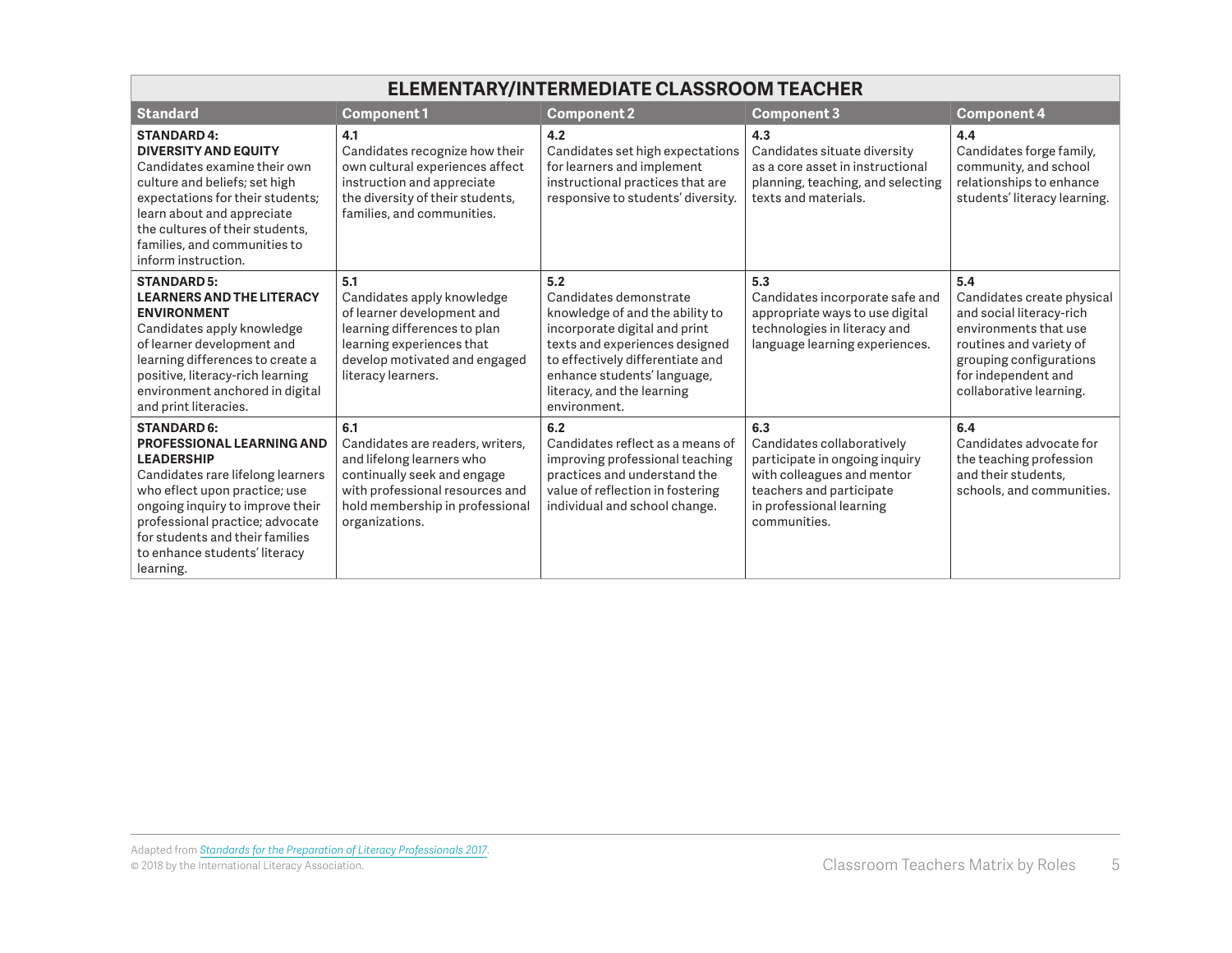| <b>MIDDLE/HIGH SCHOOL CLASSROOM TEACHER</b>                                                                                                                                                                                                                                                                                        |                                                                                                                                                                                                                                                                                              |                                                                                                                                                                                                                                                                                                     |                                                                                                                                                                                                                                                  |                                                                                                                                                                                                                                                                                           |  |
|------------------------------------------------------------------------------------------------------------------------------------------------------------------------------------------------------------------------------------------------------------------------------------------------------------------------------------|----------------------------------------------------------------------------------------------------------------------------------------------------------------------------------------------------------------------------------------------------------------------------------------------|-----------------------------------------------------------------------------------------------------------------------------------------------------------------------------------------------------------------------------------------------------------------------------------------------------|--------------------------------------------------------------------------------------------------------------------------------------------------------------------------------------------------------------------------------------------------|-------------------------------------------------------------------------------------------------------------------------------------------------------------------------------------------------------------------------------------------------------------------------------------------|--|
| <b>Standard</b>                                                                                                                                                                                                                                                                                                                    | <b>Component1</b>                                                                                                                                                                                                                                                                            | <b>Component 2</b>                                                                                                                                                                                                                                                                                  | <b>Component 3</b>                                                                                                                                                                                                                               | <b>Component 4</b>                                                                                                                                                                                                                                                                        |  |
| <b>STANDARD1:</b><br><b>FOUNDATIONAL KNOWLEDGE</b><br>Candidates demonstrate<br>knowledge of the major<br>theoretical, conceptual, and<br>evidence-based foundations<br>of adolescent literacy and<br>language development and the<br>ways in which they interrelate.                                                              | 1.1<br>Candidates demonstrate<br>knowledge of major theoretical,<br>conceptual, and evidence-<br>based components of<br>academic vocabulary, reading<br>comprehension, and critical<br>thinking, with specific emphasis<br>on content area and discipline-<br>specific literacy instruction. | 1.2<br>Candidates demonstrate<br>knowledge of major theoretical,<br>conceptual, and evidence-based<br>foundations of adolescent<br>writing development, processes,<br>and instruction in their specific<br>discipline.                                                                              | 1.3<br>Candidates demonstrate<br>knowledge of major theoretical,<br>conceptual, and evidence-based<br>foundations and instruction<br>of language, listening,<br>speaking, viewing, and visually<br>representing in their specific<br>discipline. | 1.4<br>Candidates demonstrate<br>knowledge of major<br>theoretical, conceptual, and<br>evidence-based frameworks<br>that describe the interrelated<br>components of general<br>literacy and discipline-<br>specific literacy processes<br>that serve as a foundation for<br>all learning. |  |
| <b>STANDARD 2:</b><br><b>CURRICULUM AND</b><br><b>INSTRUCTION</b><br>Candidates apply foundational<br>knowledge to critically examine,<br>select, and evaluate curriculum<br>and design; implement, adapt,<br>and evaluate instruction to meet<br>the discipline-specific literacy<br>needs of middle and high school<br>learners. | 2.1<br>Candidates demonstrate the<br>ability to evaluate published<br>curricular materials and<br>select high-quality literary,<br>multimedia, and informational<br>texts to provide a coherent and<br>motivating academic program<br>that integrates disciplinary<br>literacy.              | 2.2<br>Candidates use evidence-based<br>instruction and materials that<br>develop reading comprehension,<br>vocabulary, and critical thinking<br>abilities of learners.                                                                                                                             | 2.3<br>Candidates design, adapt,<br>implement, and evaluate<br>evidence-based writing<br>instruction as a means of<br>improving content area learning.                                                                                           | 2.4<br>Candidates use evidence-<br>based instruction and<br>materials to develop<br>language, listening,<br>speaking, viewing, and<br>visually representing skills of<br>learners; such instruction is<br>differentiated and responsive<br>to student interests.                          |  |
| <b>STANDARD 3:</b><br><b>ASSESSMENT AND</b><br><b>EVALUATION</b><br>Candidates understand,<br>select, and use appropriate<br>assessments to gather evidence<br>on middle and high school<br>students' content knowledge<br>and literacy processes within a<br>discipline for instructional and<br>accountability purposes.         | 3.1<br>Candidates understand the<br>purposes, strengths and<br>limitations, reliability/validity,<br>formats, and appropriateness<br>of various types of informal and<br>formal assessments.                                                                                                 | 3.2<br>Candidates use observational<br>skills and results of student<br>work to determine students'<br>disciplinary literacy strengths<br>and needs; select and administer<br>other formal and informal<br>assessments appropriate for<br>assessing students' disciplinary<br>literacy development. | 3.3<br>Candidates use the results of<br>student work and assessment<br>results to inform and/or modify<br>instruction.                                                                                                                           | 3.4<br>Candidates use data in an<br>ethical manner, interpret<br>data to explain student<br>progress, and inform families<br>and colleagues about<br>the function/purpose of<br>assessments.                                                                                              |  |